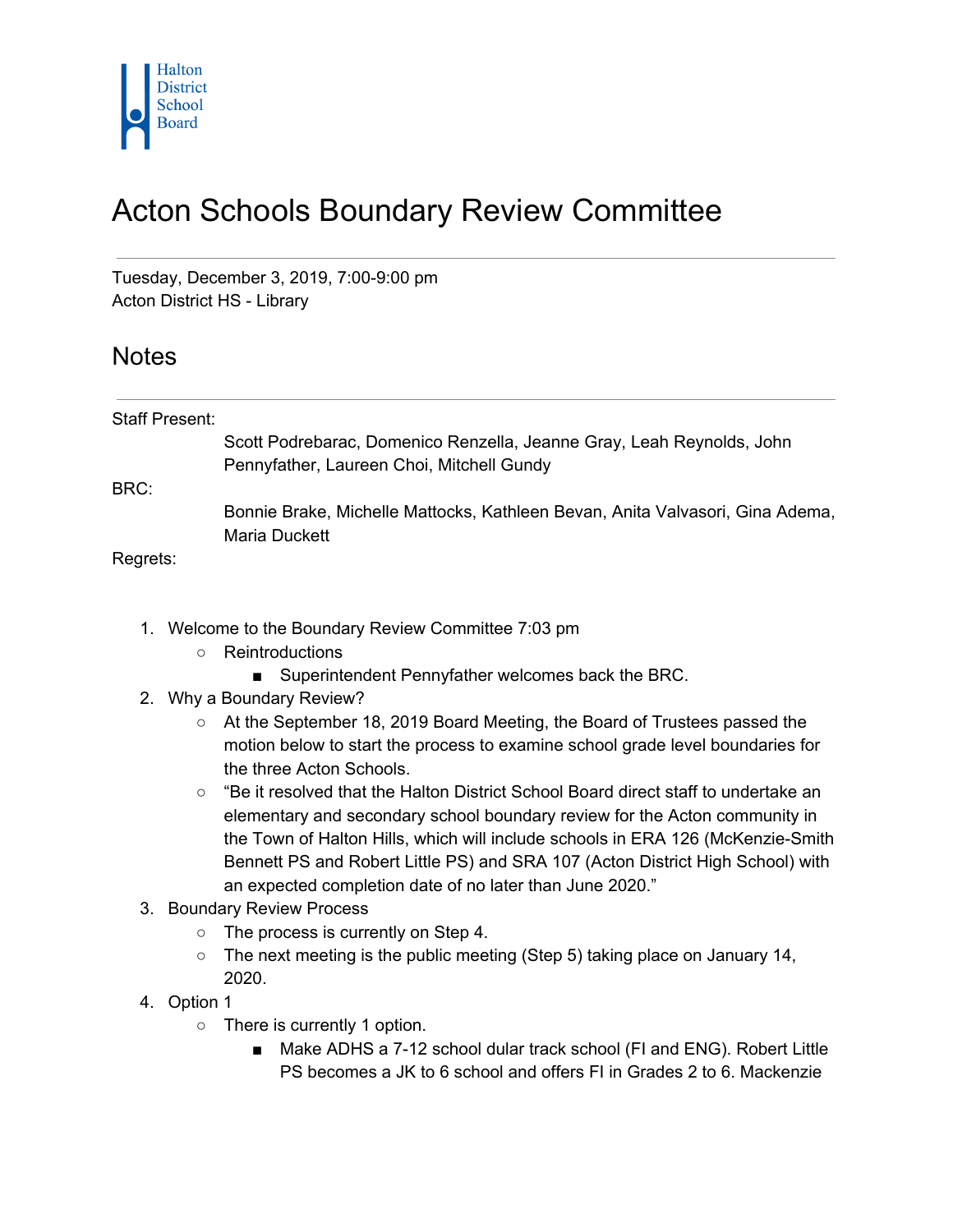Smith Bennett PS becomes a JK to 6 school, offering English program only.

- Robert Little PS
	- Sept. 2020: The school becomes JK-6 Eng. and 2-6 FI.
	- Sept. 2021: The school remains JK-6 Eng. and 2-6 FI.
- McKenzie-Smith Bennett PS
	- Sept. 2020: The school becomes JK-8 Eng. and 7-8 FI.
	- Sept. 2021: The school changes to JK-6 Eng. only.
- Acton Elementary
	- Sept 2021: Grades 7-8 moves from McKenzie-Smith Bennett PS to Acton DHS.
- 5. Rationale for the Acton BRC
	- Fewer and better transitions for Robert Little community
	- Optimize enrollments at ADHS; improved course offerings at ADHS
	- Aligns K-6 schools to Primary/Junior curriculum
	- Enhanced community supports co-located within MSB (explore EarlyON Centre, Child Care options and other supports)
	- Diversity of supports and learning options for Intermediate students at ADHS
	- Balances enrollments at the two elementary schools.
- 6. Top 6 Criteria for Acton BRC
	- Student experience -Limiting # of school transitions, sense of belonging
	- Stable, long term boundaries
	- Fiscal responsibility
	- Viability of program
	- Balance of overall enrolment
	- Community supports available
- 7. Previous Questions and Concerns
	- Special education programs.
	- Elementary at Acton DHS background data for the 7-12 model.
	- Before and after care at both elementary schools.
	- Start times & Bussing.
		- McKenzie Smith-Bennett PS:
			- $9:25 3:45$
		- Robert Little PS:
			- 9:15 3:35
		- Acton HS:
			- 8:45 3:15
		- H.S.T.S is looking into the ramifications of changes to start and end times.
		- All bussing routes are connected.
			- Bringing in the rural students impact the timing.
			- Changing school hours requires adding more vehicles and therefore increases cost.
		- A principal can also request a bell time change.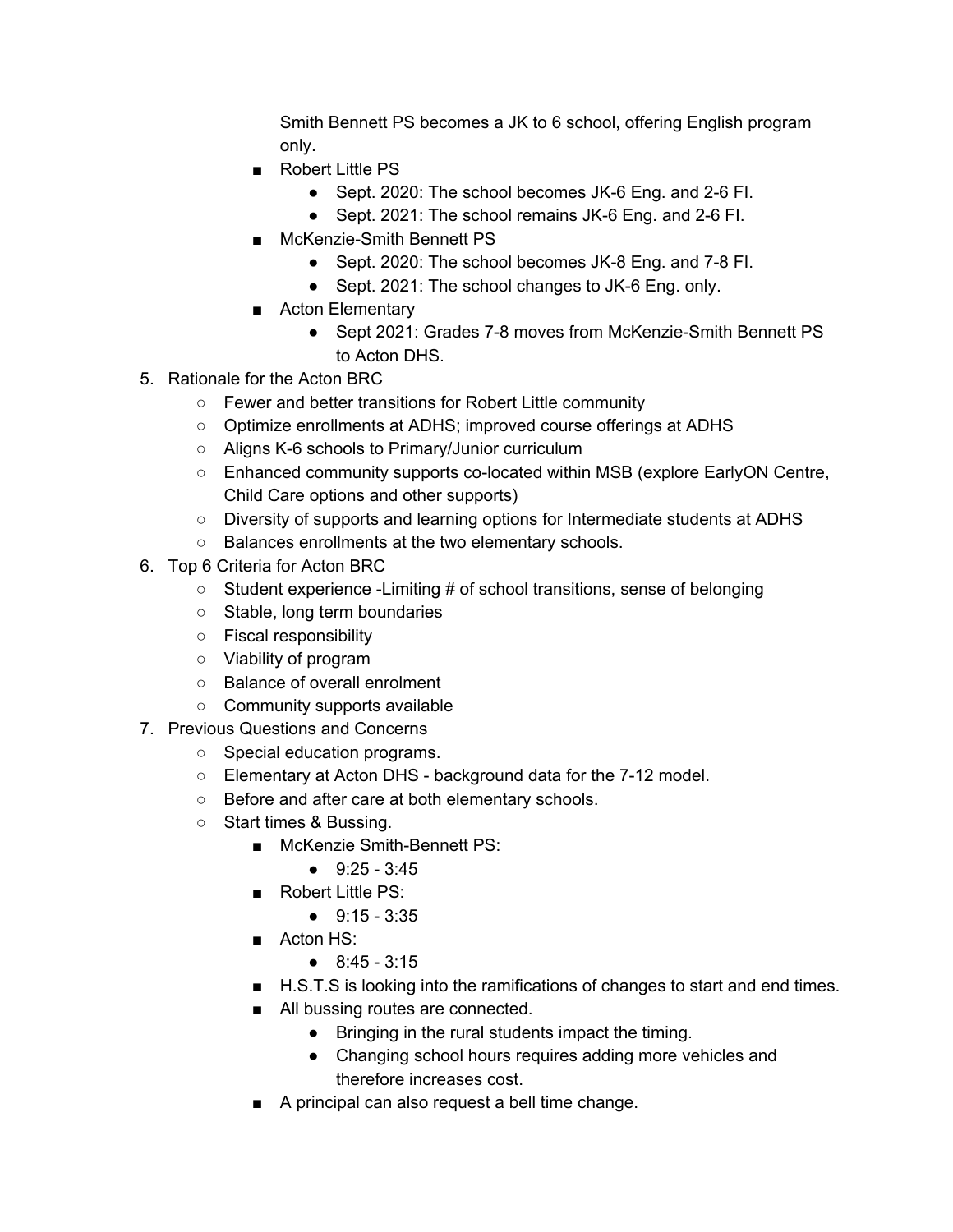- Space availability in McKenzie-Smith Bennett PS how could it be used
- 8. Addressing safety Data
	- Data taken from the "Have your say" survey that is done annually.
	- Superintendent Podrebarac goes over the data regarding student safety in 7-12 schools.
		- "Have you say" survey is done from grade 4 and up.
- 9. BRC Work Group
	- $\circ$  BRC breaks into working groups of two from the same school from 7:30 -8:00 pm.
	- $\circ$  Six stations were set up with each of the five criteria chosen by the BRC and the groups were asked to rotate through the five stations and write down their comments under each of the criteria. Comments were divided up into Positive (+), Negative (-) and Interesting (as in other questions or issues that need further discussion/exploration)
		- i) Stable Long Term Boundaries
			- Interesting: How do you plan on student retention?
				- Answer: Students experience leads to the students wanting to stay within the school.
		- ii) Community Support available
			- $\blacksquare$  +: Access to local support and services.
			- Interesting: What new community support would be available?
				- Answer: There are several potential partners that are interested.
		- ii) Viability of Program
			- $+$ : Viability of ADHS (increase programs).
			- -: Under current option FI program is declining.
			- Interesting: Options for workshop, technology and other trades at ADHS.
		- iv) Student Experience
			- $+$ : Opportunity for positive interactions/mentors.
			- $+$ : Less difficult transition for all schools.
			- $+$ : The current option provides a small school environment.
			- -: 1st group through as no frame of reference
			- -: current option has more number of transitions for Robert Little PS
			- Interesting: Students will miss grad trips.
				- Answer: This can be worked on with the integration committee so that opportunities will not be missed.
		- v) Balance of overall enrolment
			- +: More choices.
			- $\blacksquare$  +: Older kids can mentor.
			- -: Exposure to bad habits.
			- -: Current option has exposure of grade 7 and 8 to the younger students.
		- vi) Fiscal Responsibility
			- $+$ : Partnership opportunity for MSB.
			- -: Transition cost